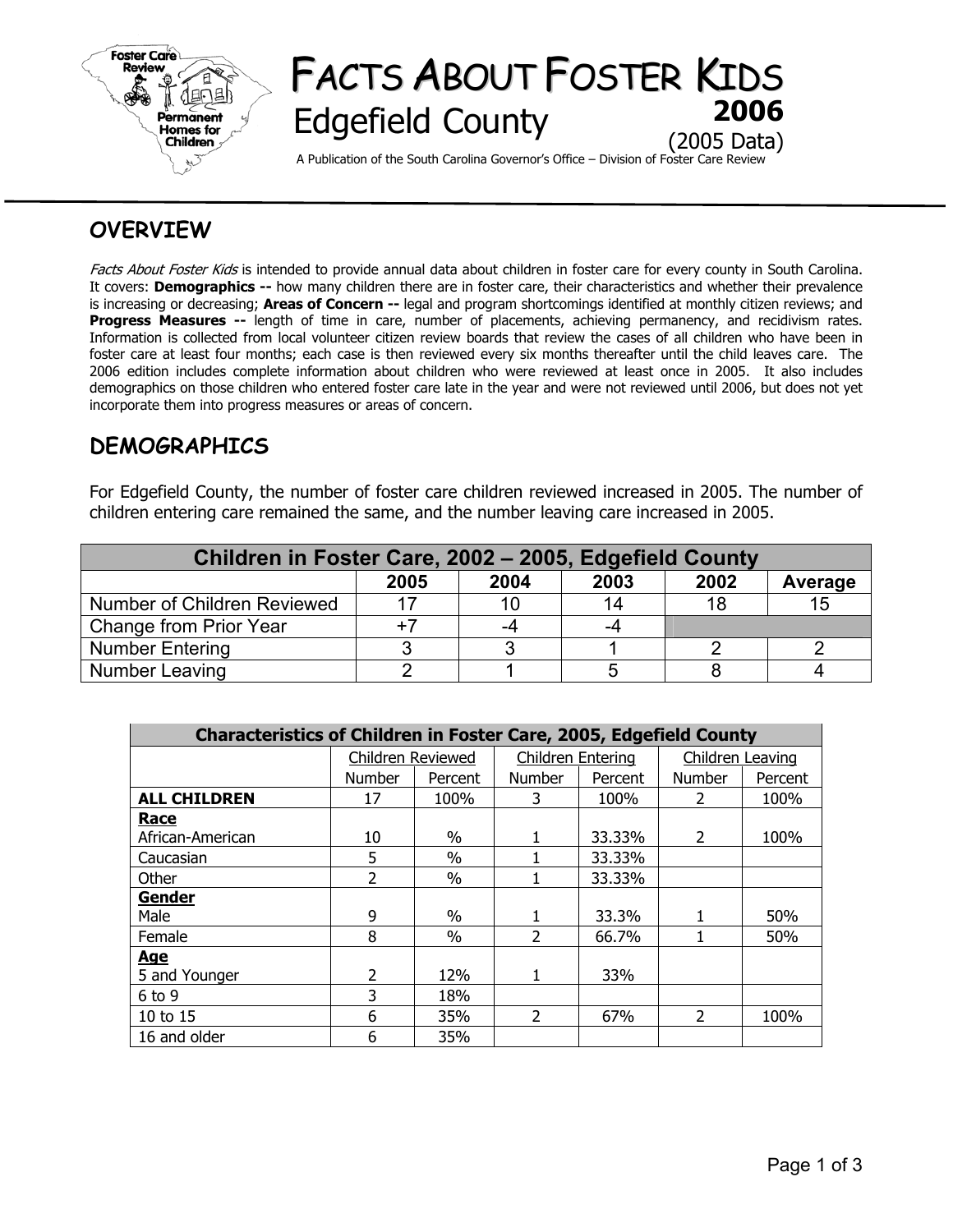## **AREAS OF CONCERN**

In 2005, Review Board members held 4 meetings and 31 reviews. Of the 31 reviews held, 7 (23%) had at least one area of concern cited by the local Review Board. The most often cited legal violation was No Thorough Adoption Assessment. The most often cited program violations were No Current/Incomplete or Inappropriate Case Plan and No Progress Reports.

| Frequently Cited Areas of Concern, 2002 - 2005, Edgefield County |      |            |                |      |  |
|------------------------------------------------------------------|------|------------|----------------|------|--|
|                                                                  | 2005 | 2004       | 2003           | 2002 |  |
| <u>Legal:</u>                                                    |      |            |                |      |  |
| No Timely Permanency Plan Hearing                                |      | 1          |                |      |  |
| No Timely Probable Cause Hearing                                 |      |            |                |      |  |
| No Timely Merits Hearing                                         |      | 1          |                |      |  |
| No Face to Face Contact                                          |      |            |                |      |  |
| No Court Order at Review/Non-Compliance w/Court Order            |      |            |                | 5    |  |
| No Thorough Adoption Assessment/Specific Child Recruitment       | 4    |            | $\overline{2}$ |      |  |
| <b>Other Statutory Violations</b>                                |      |            |                |      |  |
| Program:                                                         |      |            |                |      |  |
| No Progress Report                                               | 3    | 2          | 3              | 4    |  |
| Lack of Progress Permanency Plan                                 |      | 2          | 2              |      |  |
| No Current/Incomplete/Inappropriate Case Plan                    | 3    | 4          |                | 2    |  |
| <b>Interested Parties Not Invited</b>                            |      |            |                |      |  |
| No Timely FCRB Hearing                                           |      |            | $\overline{2}$ |      |  |
| No Advance Packet                                                |      |            |                |      |  |
| Other Policy/Procedure Issues                                    |      |            |                |      |  |
| <b>TOTAL</b>                                                     | 12   | 13         | 11             | 13   |  |
| <b>Percent of Reviews with Areas of Concern</b>                  | 23%  | <b>33%</b> | <b>30%</b>     | 27%  |  |

## **PROGRESS MEASURES**

Four main indicators are used to measure progress towards better outcomes for children in foster care. For each, comparison data for the previous four years are provided.

### **LENGTH OF TIME IN CARE:**

The longer a child is away from their home or a nurturing family environment, the more damaging it can be to the normal development of the child. For this reason, a major goal of the Review Board is to ensure that children achieve permanency as quickly as possible. In 2005, the average length of time in Edgefield County decreased to 3.0 years.

### **NUMBER OF PLACEMENTS:**

Research shows the initial placement in foster care is extremely traumatic for a child. Additional changes in placement once in the foster care system can be detrimental to children's development, affecting their ability to learn, establish relationships and develop as stable, secure individuals. In 2005, Edgefield County's average number of placements decreased to 2.3.

### **PERCENT ACHIEVING PERMANENCY:**

Permanency for a child means placement with a "forever family." A child can achieve legal permanency upon leaving the foster care system either by returning home to their natural parent or by being adopted. In 2005, none of the children leaving care were adopted or returned home to their natural parent.